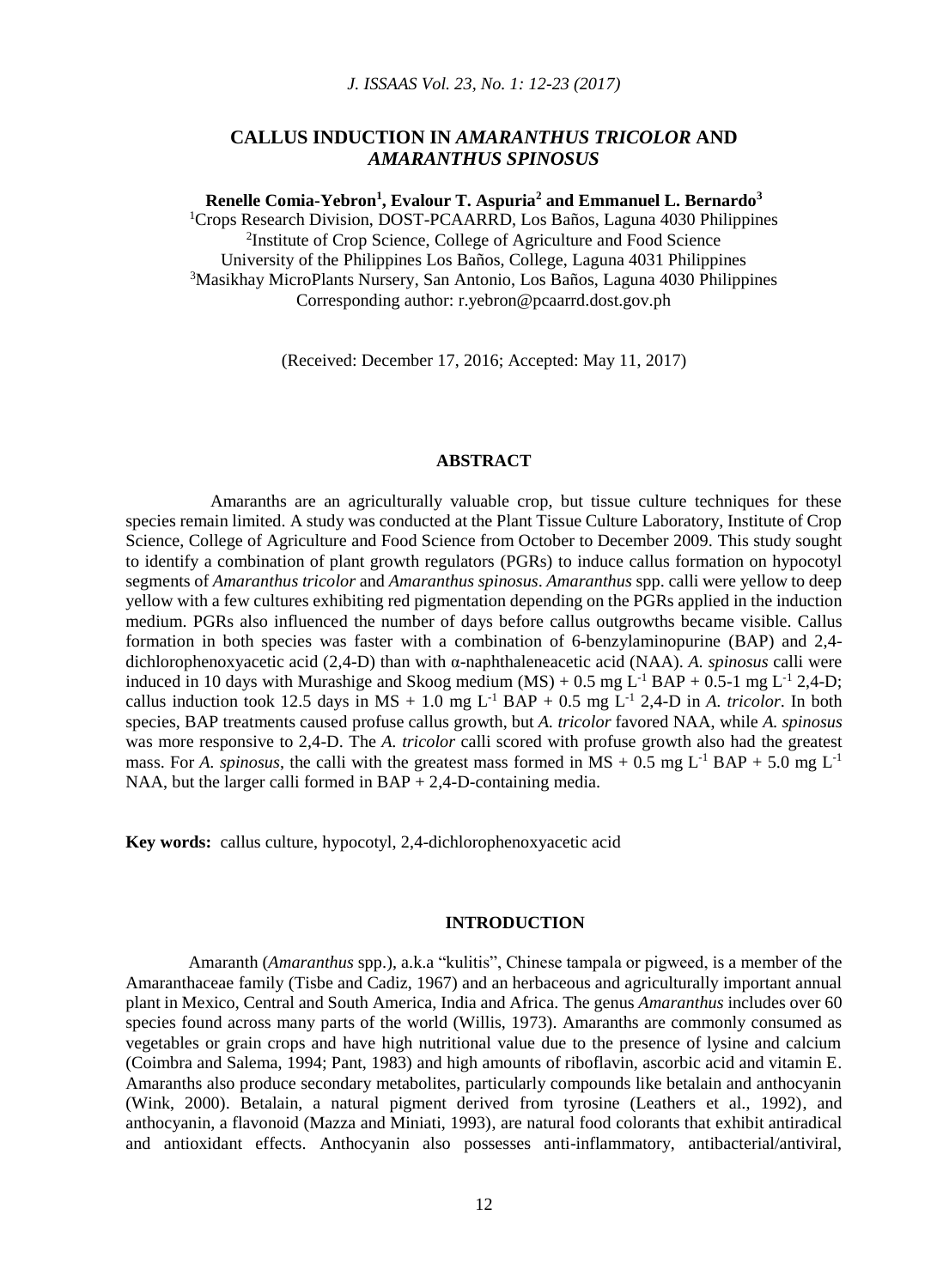anticarcinogenic, antitumor-promoting and antioxidant properties (Corke et al., 2003). These nutritional and therapeutic values of amaranth have increased its potential as a crop.

 Plant tissue culture in amaranths remains limited. While there are early plant regeneration studies, the techniques require refinements. Callus formation was successfully induced in *A. paniculatus* (Bagga et al., 1987), *A. caudatus*, *A. hypochondriacus*, *A. cruentus* and *A. hybridus* (Bennici et al., 1992 and 1997). Shoot formation and plantlet regeneration were also achieved in *A. paniculatus* (Arya et al., 1993). In amaranth, plant tissue culture may have some practical applications, *i.e*., it can be used for micropropagation of its related genotypes, male-sterile plants, and stress-resistant genotypes and to rescue genetic variation or even induce new varieties and select regenerated plants for increased production of protein or specific amino acids (Bennici et al., 1992; Bennici and Schiff, 1997). Furthermore, this approach can be utilized for future research focusing on its therapeutic properties and application as natural colorants for food. This study aimed to explore the effects of 6 benzylaminopurine (BAP), a-naphthaleneacetic acid (NAA) and 2,4-dichlorophenoxyacetic acid (2,4- D) on callus induction in *A. tricolor* and *A. spinosus* to improve tissue culture of amaranths.

## **MATERIALS AND METHODS**

#### *In vitro***-germinated seedlings**

 Seeds of two *Amaranthus* species, *A. tricolor* (Acc. # 210 - Western Samar) and *A. spinosus* (Acc. # 069 – Marinduque), were sourced from the National Plant Genetic Resources Laboratory (NPGRL), Institute of Plant Breeding, College of Agriculture and Food Science, UP Los Baños, College, Laguna, Philippines. The seeds were pre-treated with 0.36% fungicide (Benlate® or Benomyl®) for 15 minutes and rinsed with tap water. Surface sterilization of seeds for both *Amaranthus* spp. followed that of Flores et al. (1982), using a 10% (w/v) calcium hypochlorite solution following the double sterilization procedure in 10 min-10 min and 15 min-15 min sequences. The seeds were rinsed four times with autoclaved distilled water after the first and second sterilization steps. The sterilized seeds were then germinated in Murashige and Skoog basal medium (MS) (Murashige and Skoog, 1962) with 2% (w/v) sucrose and 0.5% (w/v) Pronadisa agar.

#### **Plant material, culture media, and culture conditions**

Hypocotyl segments (5 mm) obtained from ten-day old *in vitro* germinated seedlings of *A. spinosus* and *A. tricolor* (Fig. 1A and B) served as explants. MS medium was solidified with 0.5% (w/v) Pronadisa agar and the pH of the media was adjusted to 5.6 before autoclaving at 15 psi for 20 minutes. The hypocotyl segments were placed on solid MS (Murashige and Skoog, 1962) basal medium supplemented with BAP (0.5 and 1.0 mg L<sup>-1</sup>), NAA (1.0, 5.0 and 10.0 mg L<sup>-1</sup>), and 2,4-D (0.5, 1.0 and 2.0 mg L<sup>-1</sup>), singly or in combination. BAP and 2,4-D were added as required. The culture vessels contained 10 mL of the media and cultures were kept in a growth room at  $27^{\circ}$ C  $\pm$  1°C under 20 W m<sup>-2</sup> continuous light supplied by cool white fluorescent lamps.

## **Callus weight and degree of call us formation**

Calli that formed from hypocotyls for each treatment were weighed after 4 weeks of incubation using a digital Mettler balance. The weighing procedure was carried out by placing the weighing balance inside the laminar flow hood wherein each callus was taken out of the culture bottle and placed on sterile paper on top of the balance. The weight (g) for each callus was recorded. The degree of callus formation was scored based on the extent of growth of the callus cells: light (1), moderate (2), moderately profuse (3) and profuse (4) growth as recorded after 4 weeks of callus induction.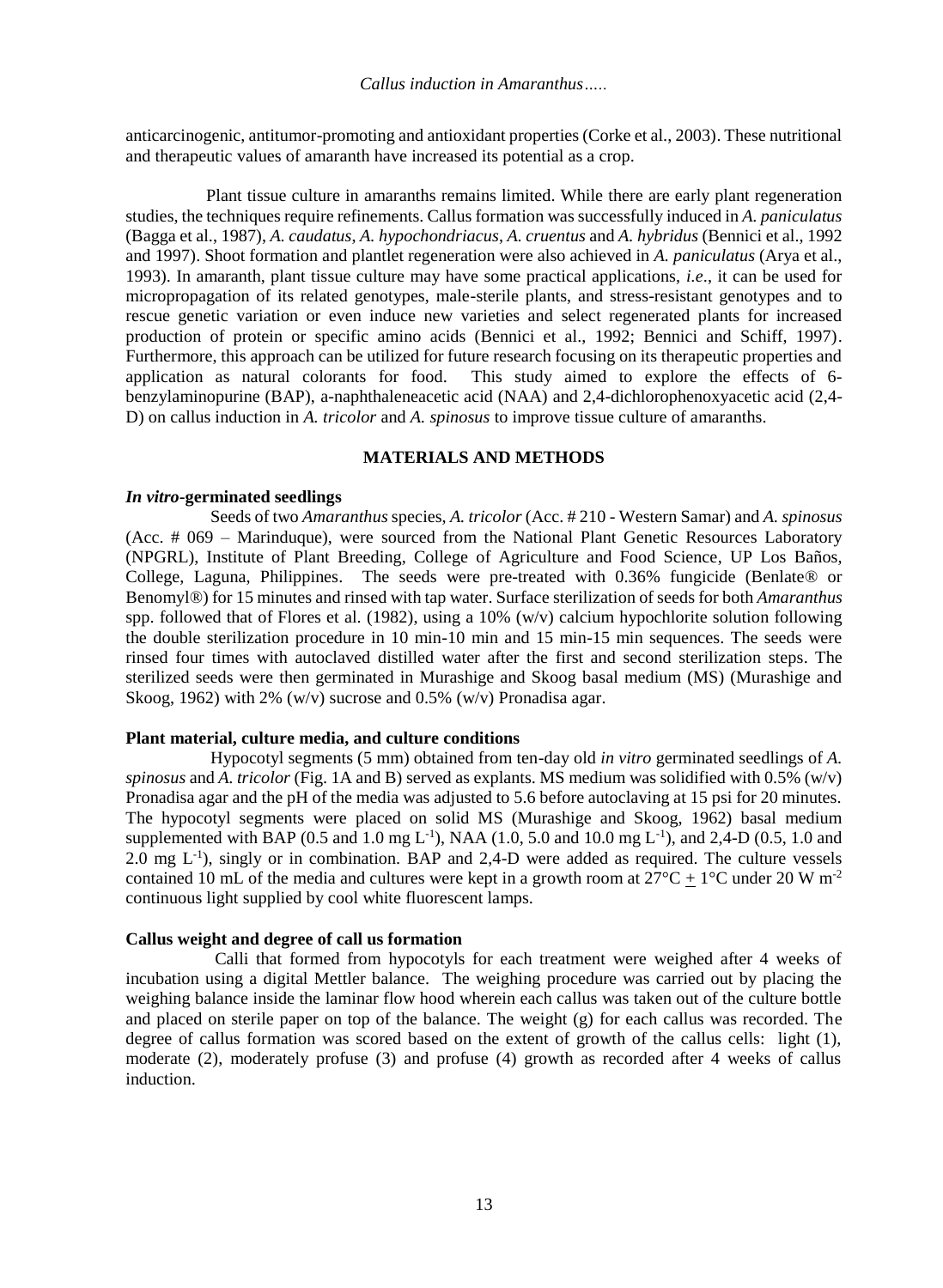*J. ISSAAS Vol. 23, No. 1: 12-23 (2017)*



**Fig. 1**. **Culture initiation and callus induction. (A)** Representative ten-day old, amaranth seedling inoculated onto germination medium (MS basal salts). **(B)** Hypocotyl segments of 5 mm in length used as explants in subsequent experiments. **(C)** Swollen distal end of the hypocotyl (arrow) inoculated onto MS + 1.0 mg L-1BAP. **(D)** Representative hypocotyl section of *Amaranthus* spp. inoculated onto MS + 1.0 mg  $L^{-1}$  BAP + 2.0 mg  $L^{-1}$  2,4-D. Calli formed at the proximal and distal ends (arrows).

### **Experimental design and data analysis**

 The experiment had a completely randomized design. Twenty samples were used for each treatment and the experiment was repeated twice. The data were analyzed using ANOVA through the Statistical Analysis Software (SAS) System (SAS Institute, Cary, NC, USA). Differences in treatment means were compared using the Duncan Multiple Range Test (DMRT) at  $p \le 0.05$ .

## **RESULTS AND DISCUSSION**

#### **Sterilization and germination of** *Amaranthus* **seed**

Two amaranth accessions, *A. tricolor* (Acc. No. 210), a purple amaranth and *A. spinosus* (Acc. No. 069), a spiny amaranth, were used in this study. A total of 402 seeds of *A. tricolor*, and 166 seeds of *A. spinosus* were subjected to sterilization treatments (double sterilization for 20 or 30 minutes) and inoculated onto solid MS basal medium. Table 1 shows the percentage contamination, number of days to germination and percentage seed germination for both species per treatment. For *A. tricolor*, seeds sterilized for 10 min-10 min sequences gave 77.11% germination, while those subjected to a 15 min-15 min sterilization period gave 90.55%. The contamination rate was found to be 4.98% for the seeds treated to 10 min-10 min sterilization, and 3.98% for seeds treated to 15 min-15 min sterilization. Twenty-three percent (23.4%) of the total number of seeds inoculated did not germinate, which could be attributed to dormancy or loss of viability.

 For *A. spinosus*, eighty-nine percent (89.16%) germination was attained from the seeds sterilized for 10 min-10 min, while 87.95% of the seeds germinated from the 15 min-15 min sterilization treatment. The remaining 11.44% of the total number of seeds could have been dormant or non-viable. The two accessions responded differently to the germination medium. For *A. tricolor*, the number of days to germination ranged from 6 to 25 for seeds sterilized for either 10 min-10 min or 15 min-15 min, whereas, for *A. spinosus*, the range was 3 - 8 days. Therefore, *A. spinosus* seeds were faster to germinate than *A. tricolor*.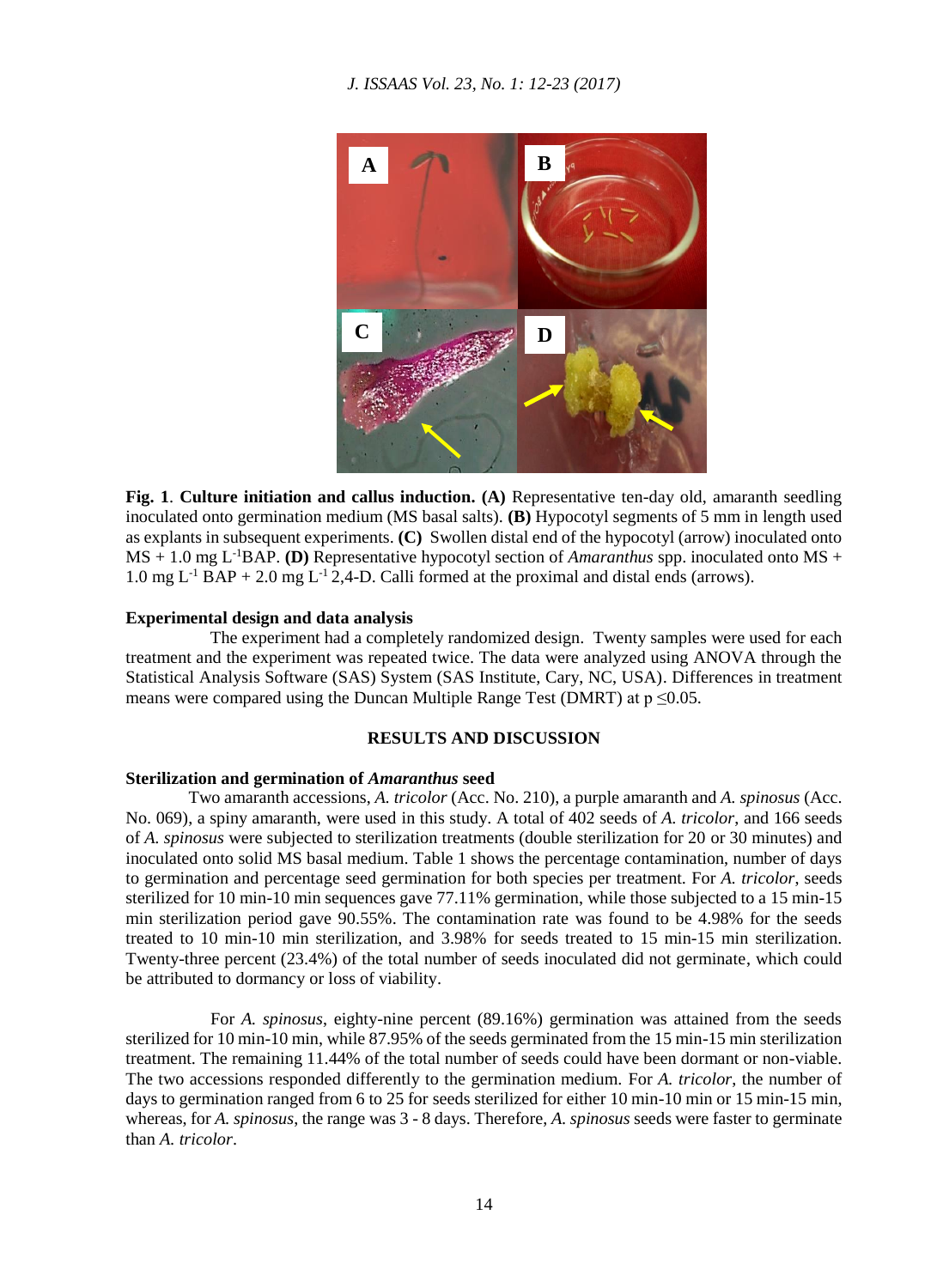|                            | <b>Species</b>                          |                          |  |  |
|----------------------------|-----------------------------------------|--------------------------|--|--|
| <b>Treatments</b>          | tricolor<br>$\mathbf{A}$ .<br>$(n=402)$ | A. spinosus<br>$(n=166)$ |  |  |
| 10 min-10 min sequence     |                                         |                          |  |  |
| % contamination            | 4.98                                    | 0                        |  |  |
| No. of days to germination | 6 to 25                                 | $3$ to $8$               |  |  |
| % seed germination         | 77.11                                   | 89.16                    |  |  |
| 15 min-15 min sequence     |                                         |                          |  |  |
| % contamination            | 3.98                                    | 0                        |  |  |
| No. of days to germination | 6 to 25                                 | 3 to 8                   |  |  |
| % seed germination         | 90.55                                   | 87.95                    |  |  |

**Table 1.** Response of two accessions of amaranth seeds to different durations of sterilization.

## **Callus type and callus color**

 In this study, most calli in both *Amaranthus* species were compact and predominantly yellow (*A. tricolor;* Tables 2 and 4) or yellow-green with brown sectors (*A. spinosus*; Tables 3 and 4). However, there were regions in the calli that had either white, red, brown, light green, or yellow-green parts. Two of the four friable calli in *A. tricolor* were yellow, and the other two friable calli had yellow and brown sectors. Red and brown colored calli were observed in cultures with 10.0 mg L-1 NAA alone, or in cultures with equal doses of BAP and NAA or in BAP and 0.5 ppm 2,4-D. Friable *A. spinosus* calli were in varying degrees of yellow-green, white, or brown as seen for *A. tricolor*. Callus color may be an outcome of varying the PGRs in the callus induction medium (Yaacob et al., 2015). Yaacob et al. observed cream-colored calli produced from both leaf and stem explants of *A. cruentus* in 2,4-D and kinetin- or BAP-containing medium. A combination of  $GA_3$  and zeatin also yielded cream-colored calli, while NAA and BAP produced cream and creamy-pink calli. However, after several weeks, only calli inoculated in BAP and 2,4-D changed to green—an indication of shoot initiation. A similar result was observed in the present study, particularly for *A. spinosus* calli, which turned green after four weeks. For *A. tricolor*, a change from yellow to green was only observed after four passages at 4-week intervals (16 weeks) in the same medium. However, shoot initiation was not observed throughout the experiment. Instead, somatic embryoids were noted (Fig. 4), which indicates that shoot formation could be achieved following an extended incubation period.

**Table 2.** Callus type and color of *A. tricolor* hypocotyl sections inoculated onto various media formulations consisting of MS basal medium added with BA, NAA and 2,4-D singly or in combination.

| <b>Type of</b>                                          | Number of<br><b>Callus</b> |                             |          |          |    | <b>Number of Callus Culture</b><br>$(n=306)$ |                   |                                              |
|---------------------------------------------------------|----------------------------|-----------------------------|----------|----------|----|----------------------------------------------|-------------------|----------------------------------------------|
| <b>Callus</b><br><b>Cultures</b><br><b>Callus Color</b> |                            |                             |          |          |    |                                              |                   |                                              |
|                                                         |                            | ${\bf V^1}$                 | $V+W^2$  |          |    |                                              |                   | $Y+R^3$ $Y+B^4$ $Y+R+B$ $Y+W+R$ $Y+W+R+LG^5$ |
| Compact                                                 | 302                        | 98                          | 14       | 88       | 34 | 17                                           | 34                |                                              |
| Friable                                                 | 4                          | $\mathcal{D}_{\mathcal{L}}$ | $\Omega$ | $\Omega$ |    | $\Omega$                                     | $\mathbf{\Omega}$ | 0                                            |

<sup>1</sup>Yellow, <sup>2</sup>White, <sup>3</sup>Red, <sup>4</sup>Brown, <sup>5</sup>Light green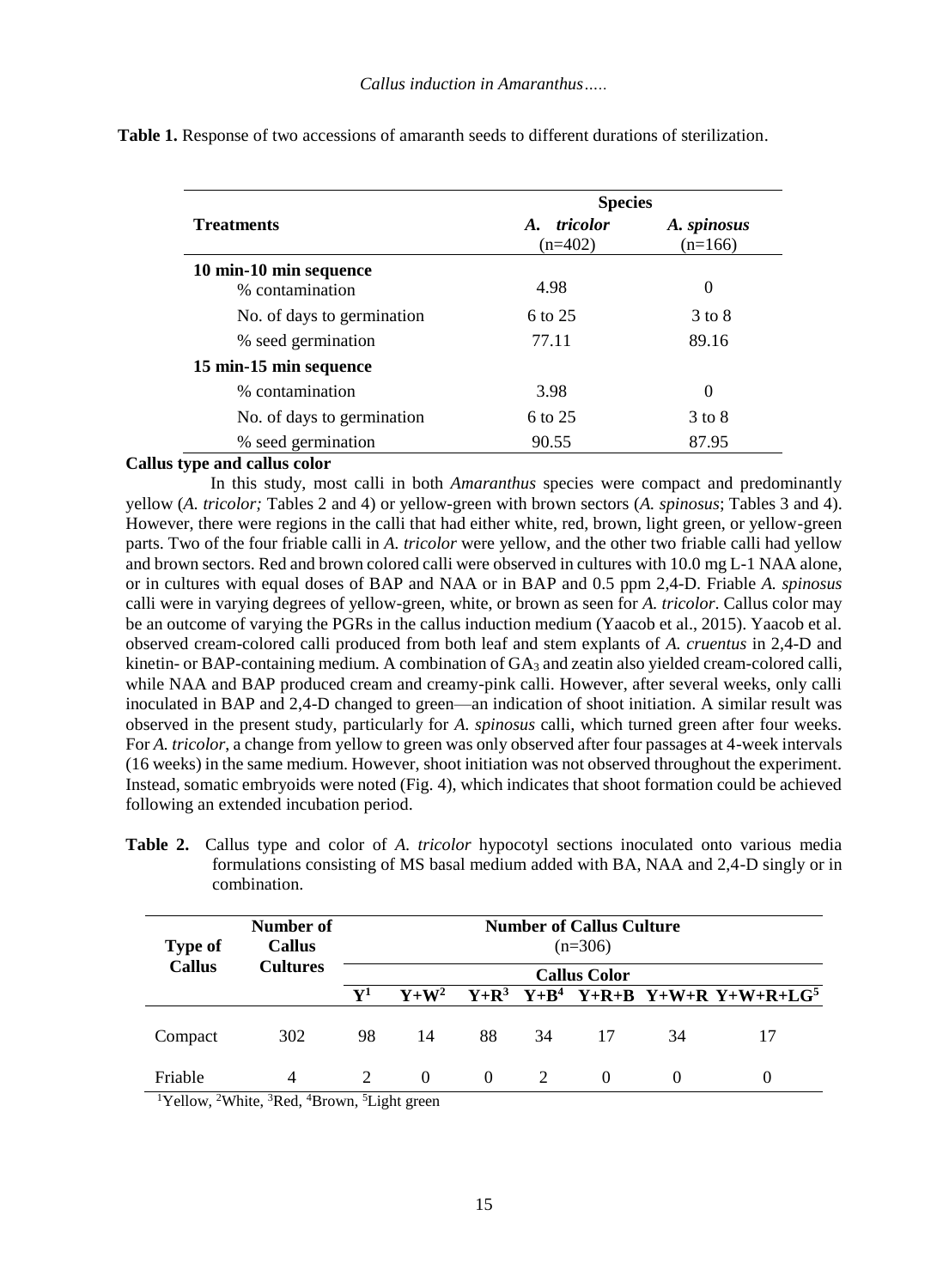| <b>Type of</b> | Number of<br><b>Callus</b><br><b>Cultures</b> | <b>Number of Callus Culture</b><br>$(n=219)$<br><b>Callus Color</b> |                             |           |        |            |  |
|----------------|-----------------------------------------------|---------------------------------------------------------------------|-----------------------------|-----------|--------|------------|--|
| <b>Callus</b>  |                                               |                                                                     |                             |           |        |            |  |
|                |                                               | $\mathbf{V}^1$                                                      | $\mathbf{Y}$ $\mathbf{G}^2$ | $Y + R^3$ | $YG+B$ | $YG+B+W^4$ |  |
| Compact        | 214                                           |                                                                     | 17                          | 29        | 125    | 41         |  |
| Friable        |                                               | $\Omega$                                                            |                             |           |        |            |  |

**Table 3.** Callus type and color of *A. spinosus* hypocotyl sections inoculated onto various media formulations consisting of MS basal medium added with BA, NAA and 2,4-D singly or in combination.

<sup>1</sup>Yellow, <sup>2</sup>Yellow green, <sup>3</sup>Brown, <sup>4</sup>White

#### **Callus induction and growth**

Earlier reports have demonstrated that callus induction can occur from *Amaranthus* spp. hypocotyl segments and stem sections (Bagga et al., 1987; Bennici et al., 1992 and 1997). In a similar manner, *Amaranthus* spp. hypocotyl segments were used as explants in this study, but different species were tested. *A. tricolor* and *A. spinosus* hypocotyl segments were placed in MS-based media formulations with BAP (0.5, 1.0 mg L<sup>-1</sup>), NAA (1.0, 5.0, 10.0 mg L<sup>-1</sup>) and 2,4-D (0.5, 1.0, 2.0 mg L<sup>-1</sup>) singly, or in combination (Fig. 1).

 For both species, BAP in the media was not sufficient to promote callus formation (Figs. 2 and 3; Table 4). After four weeks, hypocotyl segments in MS medium devoid of PGRs turned reddish brown to dark brown, likely from phenolic oxidation (Figs. 2 and 3), and no callus formed. Several days after inoculation, explants in  $MS + 0.5$  mg L<sup>-1</sup> BA and 1.0 mg L<sup>-1</sup> BA became swollen on either or both the proximal and distal ends of the hypocotyl sections, but also did not develop any callus. Meanwhile, media with a single synthetic auxin (2,4-D or NAA) was sufficient to promote callus growth in *A. tricolor*. This was not the case for *A. spinosus,* which required the presence of BAP in the medium along with 2,4-D or NAA to induce callus growth.

 Callus outgrowths were first observed on either or both ends of the explant (Fig. 1C) after the ends became visibly swollen. Similarly, Singh et al. (2009) found that callus growth initiated on the surface or cut ends of explants during the *in vitro* propagation of sessile joyweed (*Alternanthera sessilis*), a member of the Amaranthaceae family. Likewise, in this study, extensive callus formation proceeded from the cut ends to the center of the hypocotyl segments until the entire explant became a mass of cells. Proliferative growth was sustained by regular transfer every four weeks to the same callus induction medium.

 The synergistic effect of BAP and synthetic auxins on callus induction has been reported in *Amaranthus* spp., using either hypocotyl segments or stem sections with BAP and low doses of NAA or 2,4-D (Bennici et al., 1997; Guidea et al., 2012; Biswas et al., 2013). Bennici et al. (1992, 1997) reported the use of kinetin and 2,4-D with similar effectiveness in causing callus formation in hypocotyl segments. Further, the relative proportion of auxin and cytokinin in the media matters. In *A. gangeticus*, a higher BAP: NAA ratio was needed for optimal callus growth in stem explants (Amin et al., 2015), unlike in the present report where a lower cytokinin:auxin ratio was more suitable for *A. tricolor* and *A. spinosus*. The prior studies also reported differential morphogenic responses between *Amaranthus* species and breeding lines. This suggests that plant regeneration systems for *Amaranthus* may have to be developed independently, as genotype—in addition to the PGRs in the induction medium—has a pronounced influence on the *in vitro* response (Bennici et al., 1997).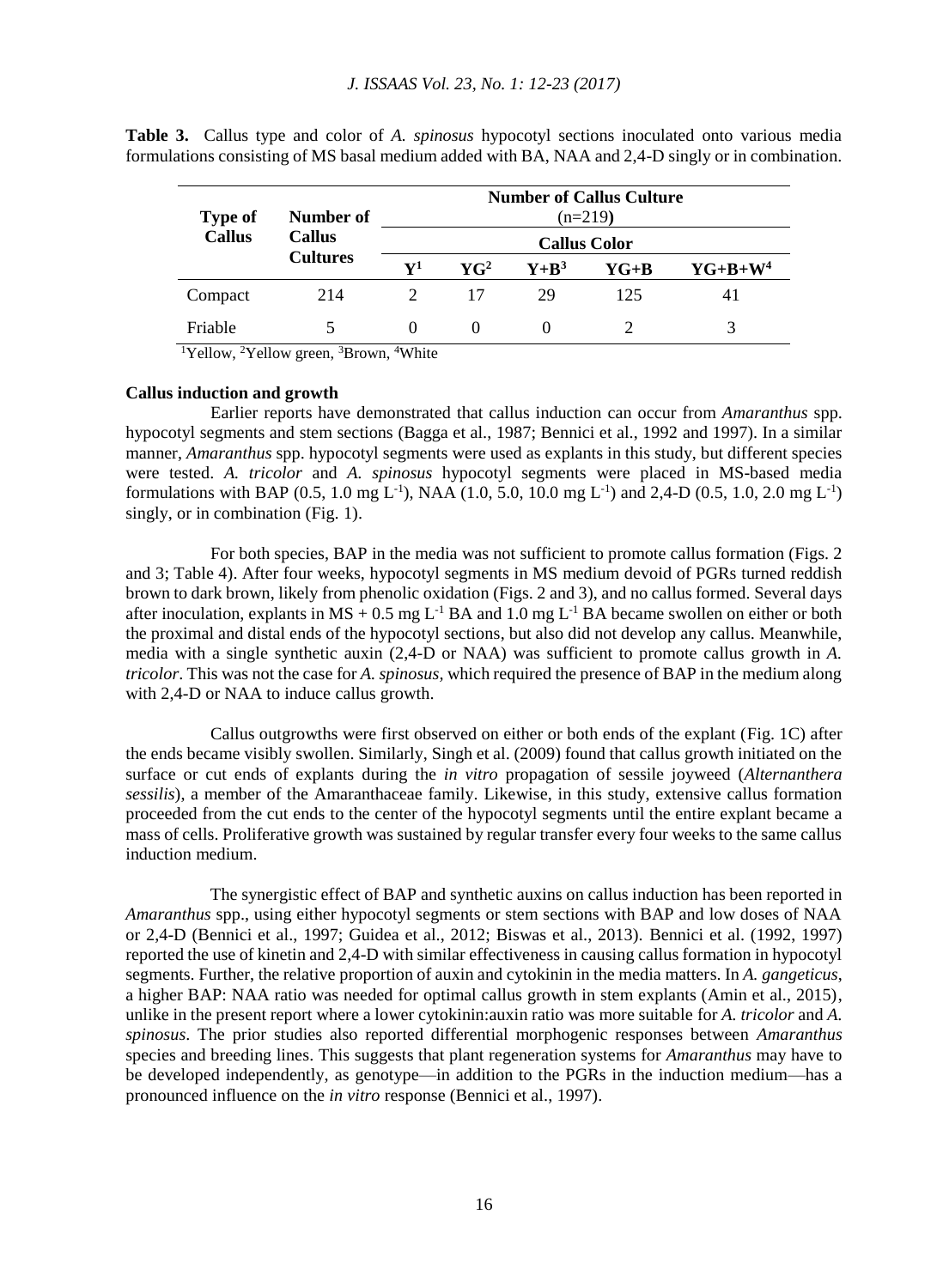

**Fig. 2**. Degree of callus formation and type of callus formed from *A. tricolor* hypocotyl sections inoculated in various media formulations four weeks after inoculation.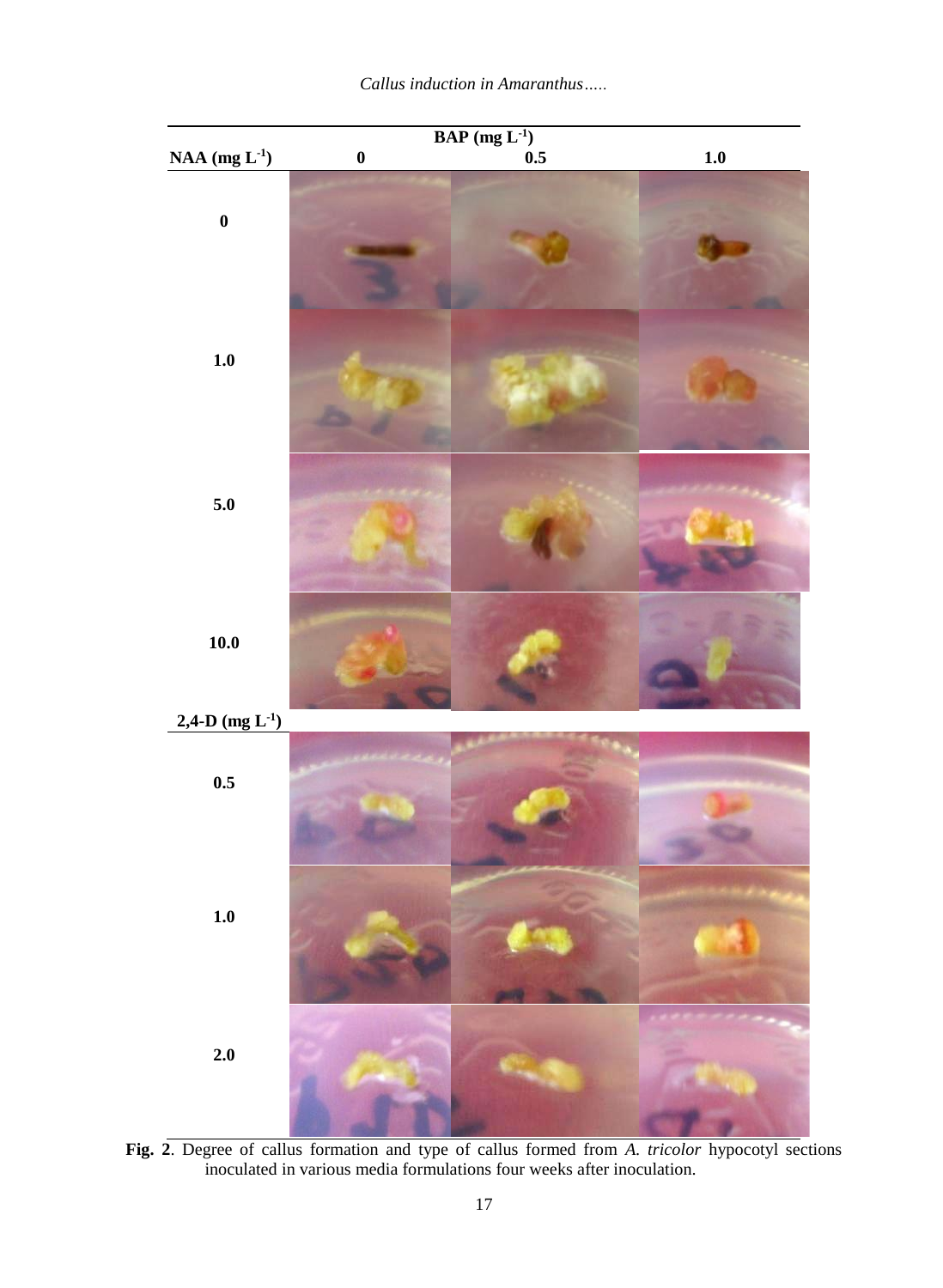

**Fig. 3.** Degree of callus formation and type of callus formed from *A. spinosus* hypocotyl sections inoculated in various media formulations four weeks after inoculation.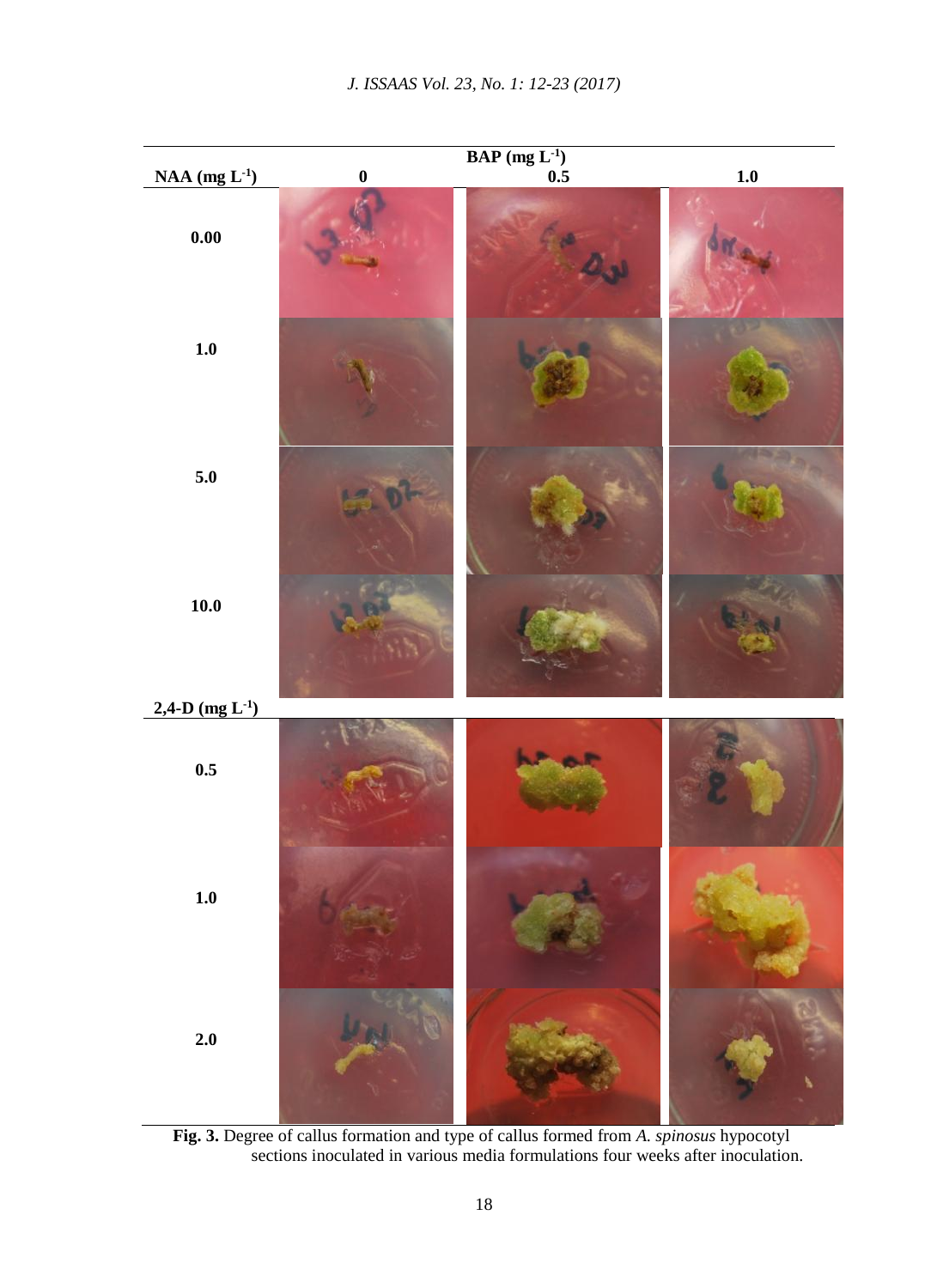

**Fig. 4**. Somatic embryo-like structures (left) that eventually turned brown (right).

## **Number of days to callus formation**

The composition of the medium affected the time of callus initiation in addition to the color of the callus. Medium with 0.5 mg  $L^{-1}$  or 1.0 mg  $L^{-1}$  BAP in combination with any of the three levels of 2,4-D or NAA promoted earlier callus formation from hypocotyl segments of *A. tricolor* and *A. spinosus* than medium with 2,4-D or NAA alone (Fig. 5). If 2,4-D or NAA were added singly to the medium it took more than 30 days before callus formed in *A. tricolor*. Faster callus induction was possible in *A. tricolor* by combining 2,4-D or NAA and BAP, although the relative proportion of BAP and either auxin could vary. In general,  $10.0$  mg L<sup>-1</sup> NAA or  $0.5$ -1.0 mg L<sup>-1</sup> 2,4-D and  $0.5$ -1.0 mg L<sup>-1</sup> BAP achieved the most rapid callus induction. However, while both 2,4-D and NAA were favored by *A. tricolor*, only 2,4-D with BAP yielded a shorter induction period for *A. spinosus*. In fact, auxins alone were unable to induce callus formation in *A. spinosus*.

#### **Callus weight and degree of callus formation**

For *A. spinosus*, the highest average callus weight (0.30 g) was obtained in cultures inoculated onto MS supplemented with  $0.5$  mg  $L^{-1}$  BAP + 5.0 mg  $L^{-1}$  NAA. More profuse growth, however, was recorded in 2,4-D containing media with BAP. In *A. tricolor*, the heavier calli grew in MS + 0.5 mg L-<sup>1</sup> BAP + 10.0 mg L<sup>-1</sup> NAA (2.54 g) and 1.0 mg L<sup>-1</sup> BAP + 5.0 mg L<sup>-1</sup> NAA (2.19 g). However, unlike in *A. spinosus*, the largest calli were also from the same treatment combination that gave the highest weight (Table 4).

#### **Root formation in hypocotyl explants**

Root formation was observed in some hypocotyl explants of *A. tricolor* and *A. spinosus*, particularly near the distal end (Fig. 6). Root formation was observed in sections of *A. tricolor* inoculated onto MS alone or MS supplemented with 0.5 and 1.0 mg  $L^{-1}$  BAP alone or supplemented with 0.5 mg  $L^{-1}$  2,4-D. Similarly, MS medium supplemented with proportional levels of BA and NAA (1.0 mg L-1 ) induced root formation. Other media formulations did not induce root formation in the hypocotyl sections of *A. tricolor*. In contrast, all media formulations containing NAA singly or in combination with BAP at various concentrations induced root formation in hypocotyl sections of *A.*  spinosus. Medium with the highest concentration of NAA ( $10.0$  mg L<sup>-1</sup>) combined with  $1.0$  mg L<sup>-1</sup> BAP resulted in the highest number of *A. spinosus* root-forming hypocotyl cultures. These results indicate that NAA supplementation in the culture medium singly or in combination with BAP can induce root formation in *A. spinosus*, whereas MS basal medium alone induces root formation in *A. tricolor*. This result indicates that *A. tricolor* may have a sufficient level of endogenous auxin, and that exogenous application may have resulted in a supra-optimal concentration that led to the inhibition of root formation (Salisbury and Ross, 1992).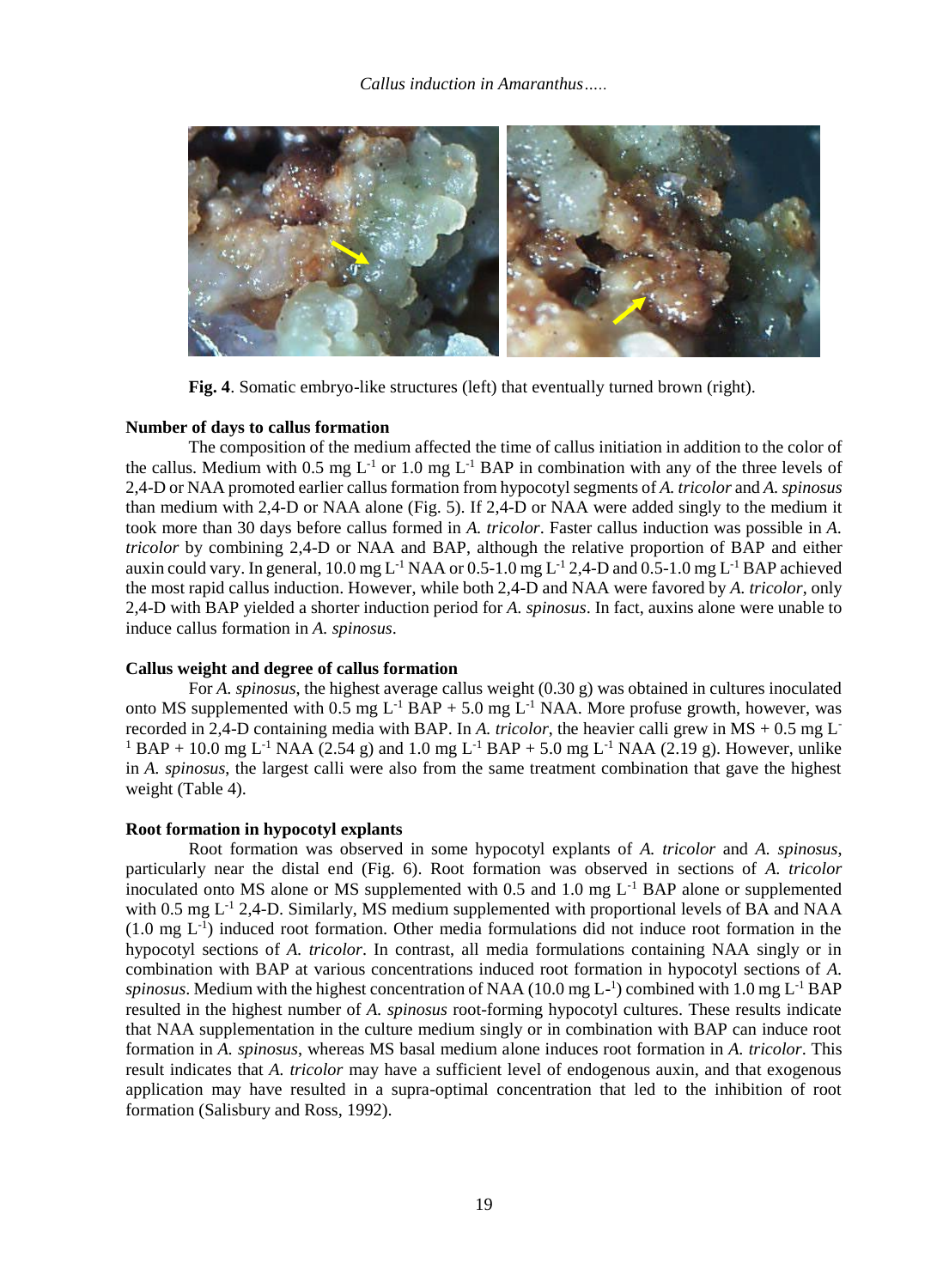|                                          |                                                   | A. Tricolor                                             | A. spinosus                                       |                                                  |  |
|------------------------------------------|---------------------------------------------------|---------------------------------------------------------|---------------------------------------------------|--------------------------------------------------|--|
| <b>TREATMENTS</b> (mg/L)                 | <b>Average Callus</b><br>weight $(g)$<br>$(n=40)$ | <b>Degree of Callus</b><br><b>Formation</b><br>$(n=40)$ | <b>Average Callus</b><br>weight $(g)$<br>$(n=40)$ | Degree of<br><b>Callus Formation</b><br>$(n=40)$ |  |
| MS                                       |                                                   |                                                         |                                                   |                                                  |  |
| $MS + 0.5$ mg/L BAP                      |                                                   |                                                         |                                                   |                                                  |  |
| $MS + 1.0$ mg/L BA                       |                                                   |                                                         |                                                   |                                                  |  |
| $MS + 1.0$ mg/L NAA                      | $0.04$ gh                                         |                                                         |                                                   |                                                  |  |
| $MS + 5.0$ mg/L NAA                      | $0.15$ efgh                                       |                                                         |                                                   |                                                  |  |
| $MS + 10.0$ mg/L NAA                     | $0.31$ defgh                                      | 2                                                       |                                                   |                                                  |  |
| $MS + 0.5$ mg/L 2,4-D                    | $0.14$ fgh                                        |                                                         |                                                   |                                                  |  |
| $MS + 1.0$ mg/L 2,4-D                    | $0.46$ defg                                       | 2                                                       |                                                   |                                                  |  |
| $MS + 2.0$ mg/L 2,4-D                    | 0.02 <sub>h</sub>                                 |                                                         |                                                   |                                                  |  |
| $MS + 0.5$ mg/L BAP + 1.0 mg/L NAA       | $0.62$ cd                                         | 2                                                       | 0.15c                                             | 2                                                |  |
| $MS + 0.5$ mg/L BAP + 5.0 mg/L NAA       | 1.25 <sub>b</sub>                                 | 3                                                       | 0.30a                                             | 2                                                |  |
| $MS + 0.5$ mg/L BAP + 10.0 mg/L NAA      | 2.54a                                             | 4                                                       | $0.12$ cd                                         | 3                                                |  |
| $MS + 1.0$ mg/L BAP + 1.0 mg/L NAA       | $0.36$ defgh                                      | 2                                                       | 0.24 <sub>b</sub>                                 | 2                                                |  |
| $MS + 1.0$ mg/L BAP + 5.0 mg/L NAA       | 0.90 <sub>bc</sub>                                | 3                                                       | $0.08$ def                                        | 2                                                |  |
| $MS + 1.0$ mg/L BAP + 10.0 mg/L NAA      | 2.19a                                             | 4                                                       | 0.04f                                             |                                                  |  |
| $MS + 0.5$ mg/L BAP + 0.5 mg/L 2,4-D     | $0.46$ defg                                       | 2                                                       | $0.08$ def                                        | 3                                                |  |
| $MS + 0.5$ mg/L BAP + 1.0 mg/L 2,4-D     | $0.35$ defgh                                      | 2                                                       | $0.07$ ef                                         | 3                                                |  |
| $MS + 0.5$ mg/L BAP + 2.0 mg/L 2,4-D     | $0.45$ defg                                       | 2                                                       | 0.23 <sub>b</sub>                                 | 4                                                |  |
| $MS + 1.0$ mg/L BAP + 0.5 mg/L 2,4-D     | $0.58$ cde                                        | 2                                                       | $0.08$ def                                        | 2                                                |  |
| $MS + 1.0$ mg/L $BAP + 1.0$ mg/L $2,4-D$ | $0.48$ def                                        | 2                                                       | 0.21 <sub>b</sub>                                 | 4                                                |  |
| $MS + 1.0$ mg/L BAP + 2.0 mg/L 2,4-D     | $0.31$ defgh                                      | 2                                                       | $0.09$ de                                         | 2                                                |  |

**Table 4.** Average callus weight and degree of callus formation in *Amaranthus* spp. in BA-containing media with varying levels of 2,4-D and NAA\*.

\*Means followed with the same letters are not significantly different using DMRT at  $\alpha$ =0.05.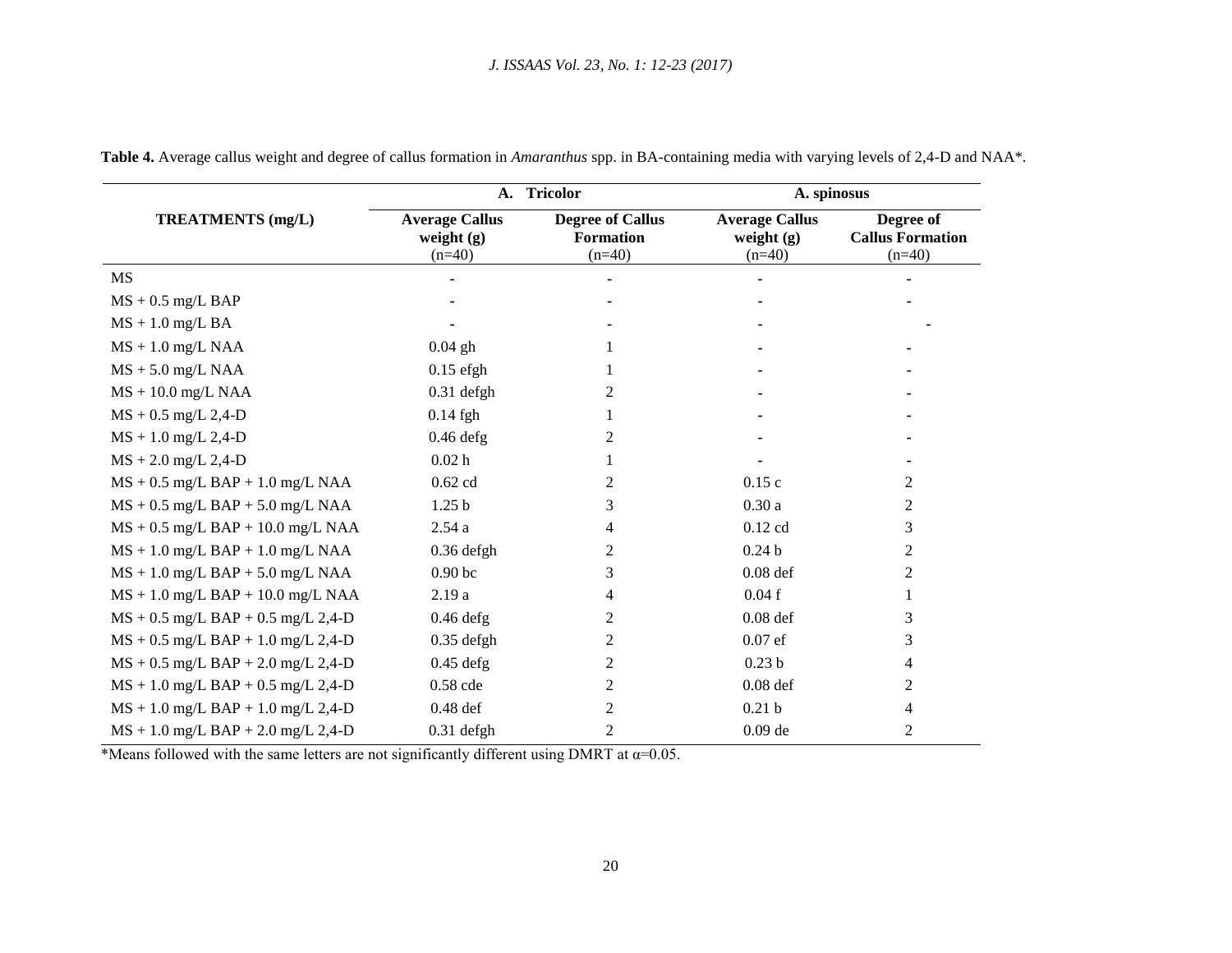



**Fig, 5.** Average number of days to visible callus outgrowth as influenced by BAP, 2,4-D and NAA in *A. tricolor* (top panels) and *A. spinosus* (bottom panels). Callus did not form from *A. spinosus* hypocotyl explants without BAP. The values in the x-axis represent concentrations of NAA (upper) and 2,4-D (lower)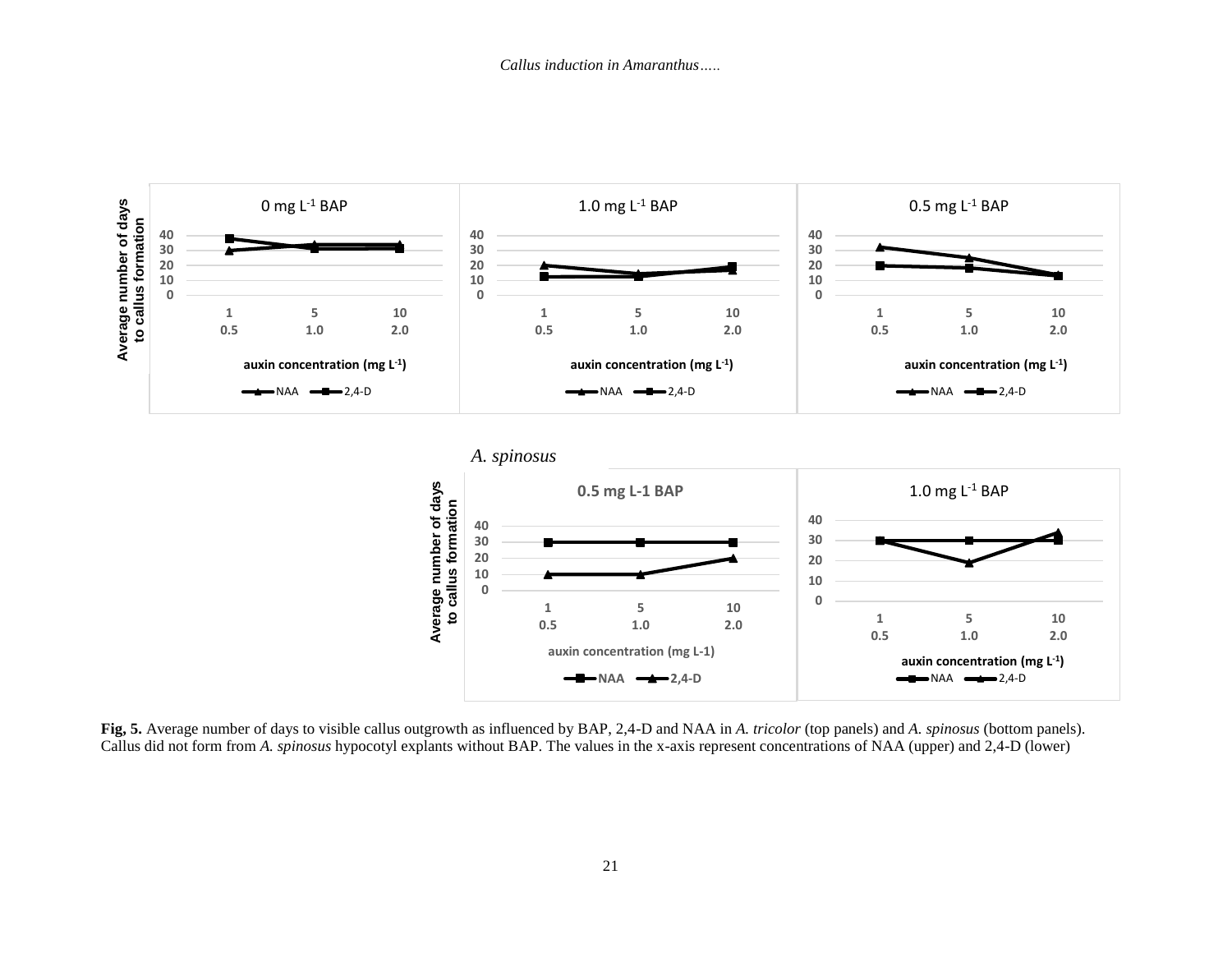



# **CONCLUSION**

This study defined the combinations of plant growth regulators able to induce calli in *A. tricolor* and *A. spinosus*. Our results support earlier findings and add empirical evidence about the known effects of PGRs on callus induction in *Amaranthus* spp. The plant growth regulator combinations tested in this study did not induce shoots, and future research is necessary to explore the conditions needed to promote shoot formation and development. The differential varietal response observed in this study and in studies of other *Amaranthus* spp. indicates that genotype is a critical overriding factor influencing their *in vitro* morphogenic response. This suggests that independent plant regeneration systems are compulsory for *Amaranthus* spp.

# **ACKNOWLEDGMENT**

 The authors thank the National Plant Genetic Resources Laboratory (NPGRL) for the *Amaranthus* spp. seeds and the Fruits and Ornamental Crops Breeding Laboratory at the Institute of Plant Breeding (IPB), and the Crop Science Cluster, Tissue Culture Laboratory for chemicals and supplies and the use of other laboratory facilities.

#### **REFERENCES**

- Amin, M. A. M., N. A. Hasbullah, N.A. Azis, N. F. Daud, F. M. Rasad and M. M. Lassim. 2015. Morphogenesis studies in *Amaranthus gangeticus in vitro*. In Proc. International Conference on Agricultural, Ecological and Medical Science, Phuket, Thailand.
- Arya, I. D., T. N. Chakravarty and S. K. Sopory. 1993. Development of secondary inflorescences and *in vitro* plantlets from inflorescence cultures of *Amaranthus paniculatus*. Plant Cell Reports 12: 286 – 288.
- Bagga, S., K. Venkateswarlu and S. K. Sopory. 1987. *In vitro* regeneration of plants from hypocotyl segments of *Amaranthus paniculatus*. Plant Cell Reports 6: 183 – 184.
- Bennici, A. and S. Schiff. 1997. Micropropagation of *Amaranthus*. High technology and micropropagation, pp. 20 -28. In: Bajaj YPS (ed.). Biotechnology in Agriculture and Forestry 39. Springer-Verlag, Berlin, Heidelberg, Germany.